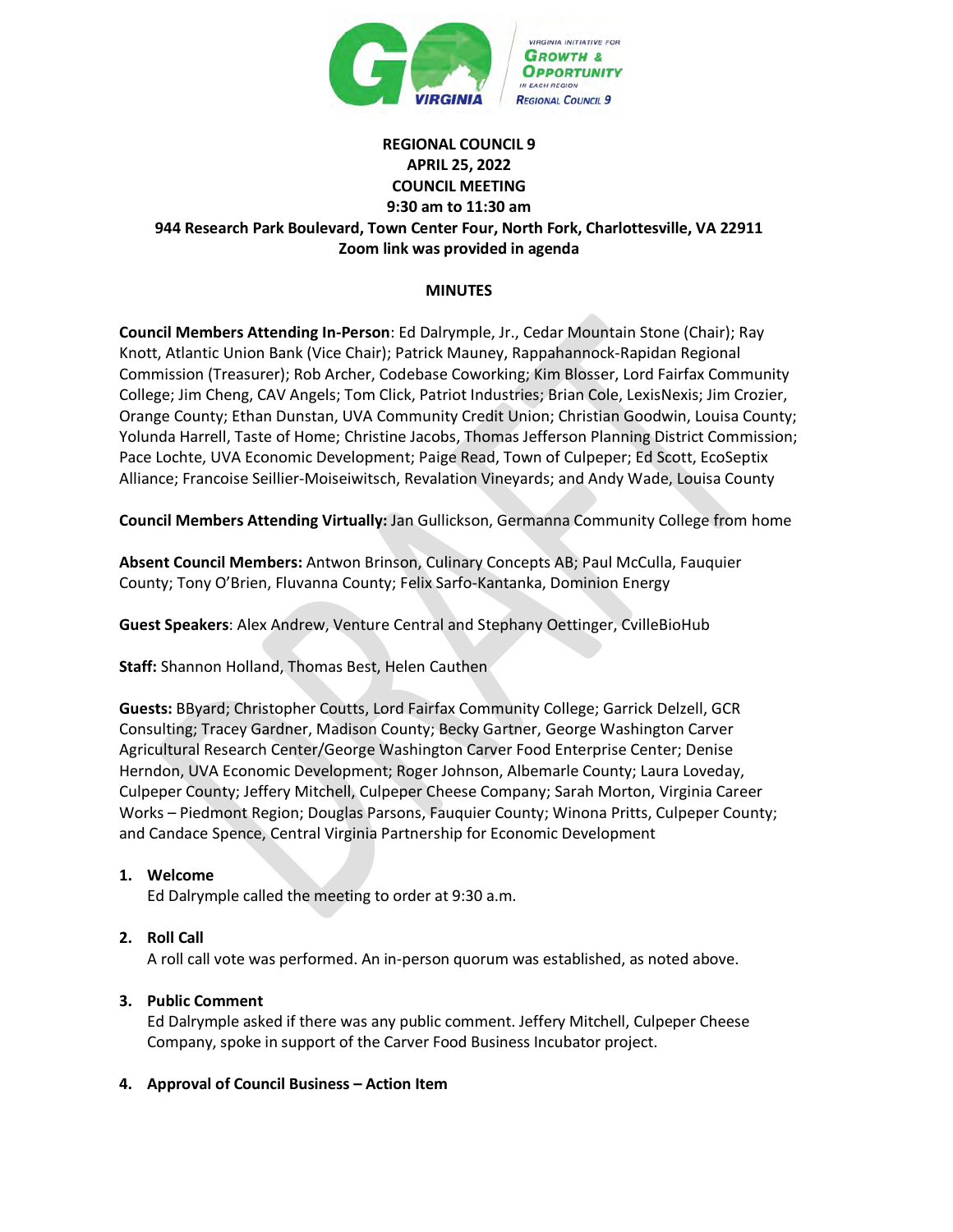*Jan Gullickson made a motion to discuss the Council Business and approve with one motion. Christian Goodwin seconded the motion. The motion carried.*

a.) Meeting Minutes

There was no discussion about the Minutes.

- b.) Treasurer's Report Patrick Mauney gave the Treasurer's report, including these highlights: Financials
	- The Statement of Financial Positions shows there is \$246.37 in the operating account with just over \$96,000 in Accounts Receivable and \$96,314.86 in Accounts Payable. There is a similar statement included for April 7 that shows Receivables and Payables as being reduced.
	- The Capacity Building Statement indicates we are close to spending out the FY 21 budget with \$37,006.53 remaining. The budget reflects the closeout projection approved at the January Council meeting. Staff expects this budget to close in March or April.
	- Of the eight project budgets included, only the first four projects are active. The remaining are pending DHCD action.

Capacity Building Budget

- The proposed Capacity Building Budgets for FY 2023 included gives a side-by-side comparison from prior years and the narrative of spending is provided, as well.
- Staff has worked with CVPED fiscal team to streamline the reimbursement process by more clearly defining what expenses are to go in which expense line. These changes are the main reason for the differences proposed from year to year. Also, the addition of full-time program coordinator will affect the budget, as well. Staff should be able to bill more time to projects as more projects come on line.

Audit Status

- The Central Virginia Department Audit was delayed, but was approved at the Partnership Board Meeting on Friday, April 22, 2022. A final audit should be ready for uploading to CAMS.
- c.) Dashboard

Ed Dalrymple noted that the Funds Available amount on the Dashboard of just over \$1.5 million is not yet certified by DHCD. The amount available is affected by that as well as the state budget negotiations in process now. The Region should have \$1 million available for FY 22 and expect \$1 million effective July 1 for FY 23, thus, there is a way to support all projects, if approved.

d.) Director's Report

Ed Dalrymple asked Shannon Holland to present the Director's Report. Shannon Holland highlighted that the report was more robust due to the capacity from the addition of a new staff member. Ed Dalrymple suggested Council Members view the new website.

# *Jim Crozier made a motion to approve the Council Business as presented. Christian Goodwin seconded the motion. The motion carried.*

# **5. Updates from Committee, Task Forces, and/or Strike Force**

Strike Force – Ed Dalrymple noted that this is a standing item on the agenda and suggested that the Council should review the status once the status of the Economic Resiliency and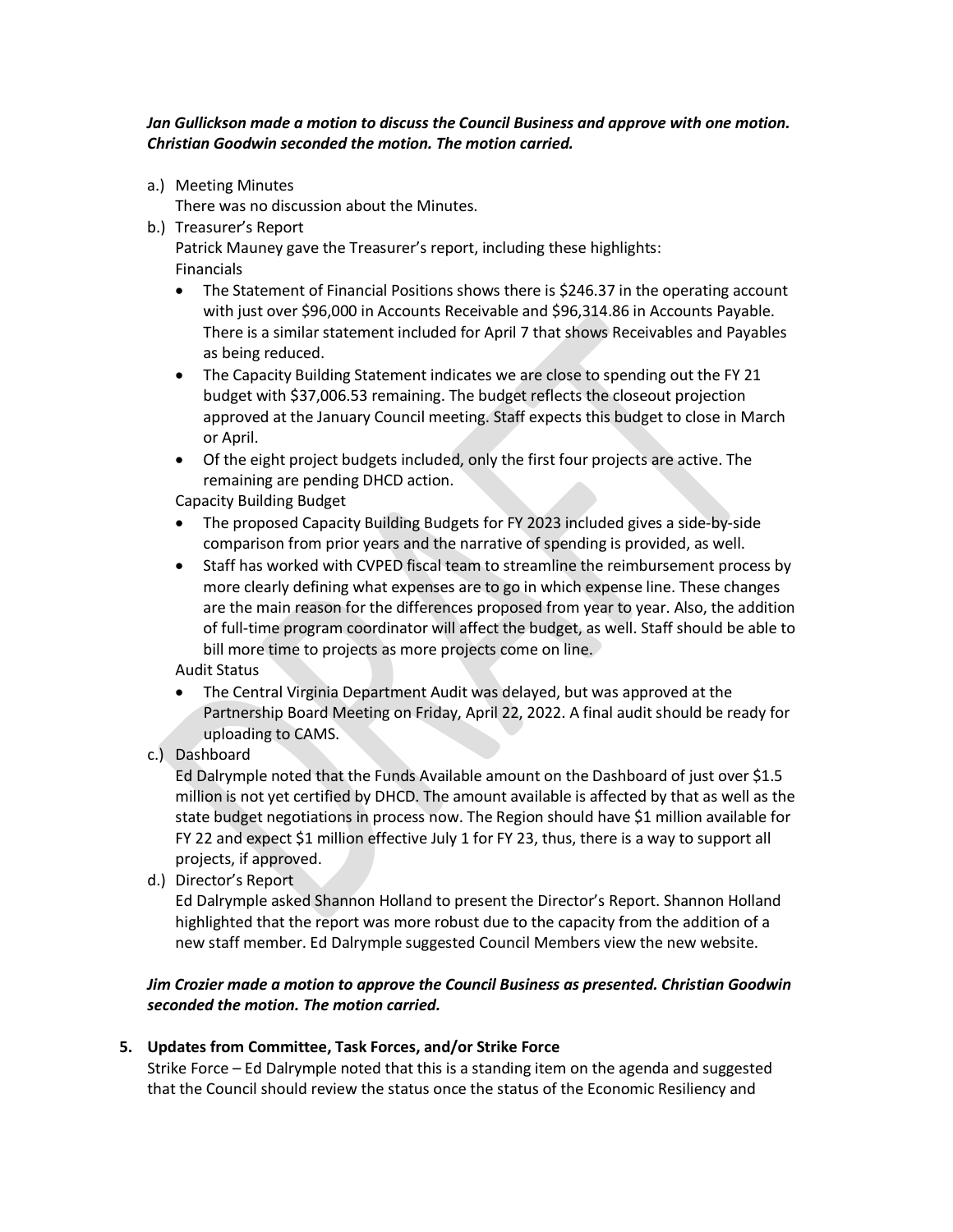Recover (ERR) funding was determined at the state level.

Nominating Committee – Ed Scott noted that the committee met on March 11 to review the materials for the Call for Nominations. Nominations are now open and are due on May 10.

Other – There were no other updates.

#### **6. Region 9 Project Proposals – Action Item**

# *Jan Gullickson made a motion to discuss the proposals individually and vote on with one motion. Jim Cheng seconded the motion. The motion carried.*

Ed Dalrymple asked one person to lead the discussion for each project and then to open it up for discussion. The projects were presented in the order listed using the summaries in the meeting packets as reference. Special feedback is noted below.

#### **Talent Supply Connector**

- Clarify and accelerate the sustainability planning in the milestones to begin at 6 months or earlier
- Decrease the duration of placing people from the 8 to 24-month mark to earlier

#### **Tech Talent Retention**

• Sustainability could be stronger

## **Technology Academies**

- Would be better positioned if the six businesses to be engaged were identified
- ROI might be stronger if six businesses to be engaged were identified
- Letters of support from the proposed six businesses should be provided
- Reach out to Region 8

#### **Carver Food Business Incubator**

- Stronger positioning of higher wages
- Stronger positioning for sustainability

## **BEACON's Kitchen**

• No additional feedback

# *Ray Knott made a motion to approve the projects as presented. Brian Cole seconded the motion. The motion carried. Yolunda Harrell and Kim Blosser abstained.*

## **7. Region 9 Project Presentation – Venture Central**

Alex Andrew, Entrepreneurial Ecosystem Builder at Venture Central, gave a presentation about the plan for advancing the project within the scope of the existing grant contract. (The presentation can be viewed along with these Minutes a[t www.GOVirginia9.org/calendar\)](http://www.govirginia9.org/calendar)

# **8. Region 9 Project Presentation – Biotech Innovation Cluster Growth**

Stephany Oettinger, Executive Director at CvilleBioHub, gave a brief talk about the results of